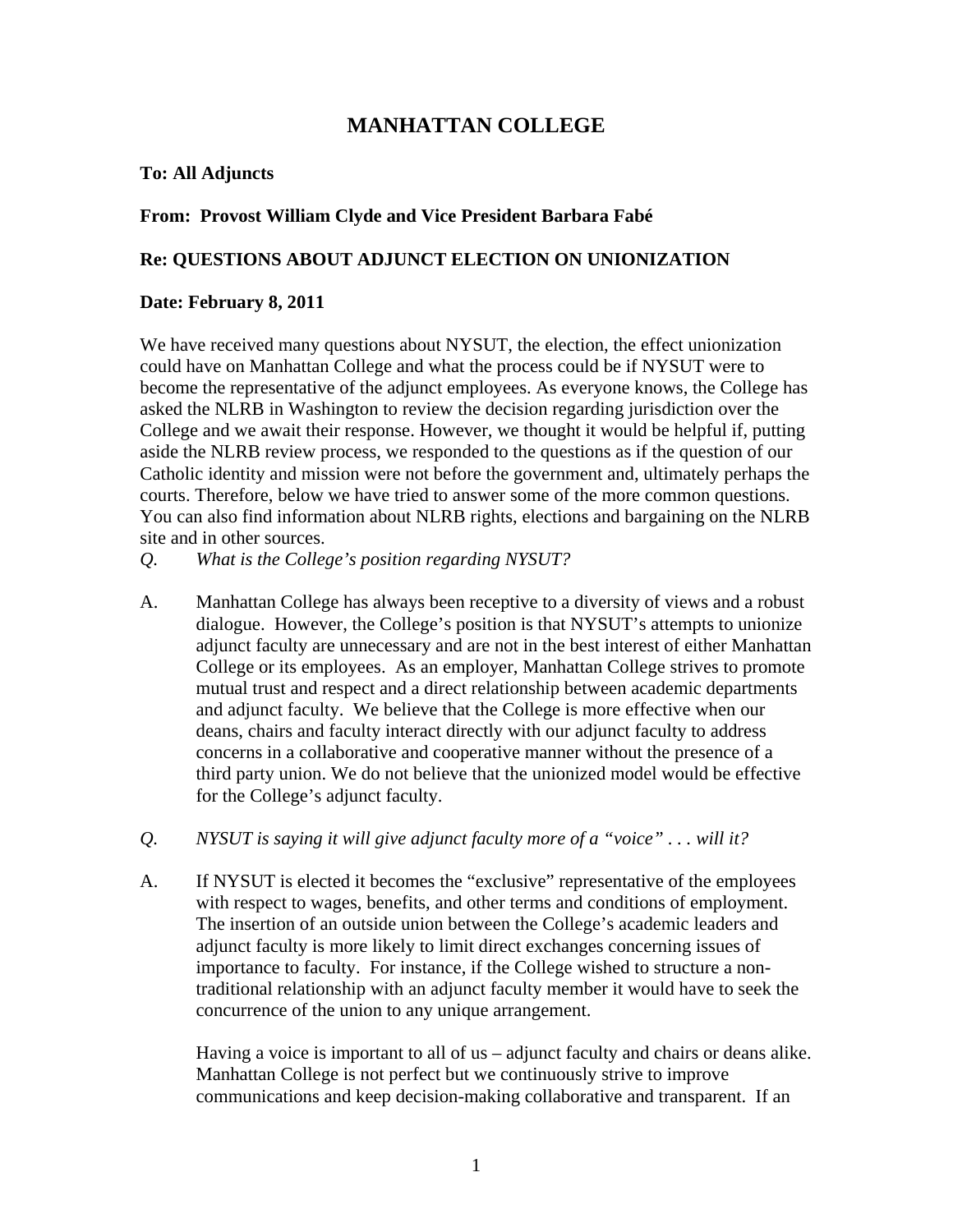adjunct faculty member disagrees with an action taken by his or her chair, the adjunct has a number of internal sources of assistance and recourse, including the Human Resources department, the school's senior leadership or the Provost.

### *Q. If adjuncts are unionized by NYSUT, would all adjuncts have to join the union?*

A. NYSUT would be the exclusive representative of all employees in the bargaining unit, including those who voted against the union or simply decided not to vote in the election. In addition, most union contracts require that employees must either join the union and pay dues, or if the employee chooses not to join the union, to pay an "agency fee" which is generally equivalent to dues. This payment provision is called a "union security" clause. Under a NYSUT contract with a union security clause, payment of dues or payment of the agency fee is a requirement, which means that if the adjunct fails to pay union dues, he or she will be terminated from employment. NYSUT's has adjunct agreements at other colleges in the city which require adjuncts to pay dues or an agency fees that are equivalent to dues as a condition of working as an adjunct at the college.

# *Q. Does it cost money to belong to NYSUT?*

A. Yes. Unions charge dues and sometimes charge fees, and assessments. Dues for adjuncts reportedly range from 1.15% to 2.5% of total compensation. You can ask a NYSUT representative what you can expect the dues to be if NYSUT has not already made that information public to Manhattan College adjuncts. Therefore any change in pay would have to exceed the amount owed as dues or agency shop fees for an adjunct to achieve any gain in compensation. In addition, only part of the dues paid to a union such as NYSUT generally stays with the local union. The rest is distributed to the national parent union, in this case the American Federation of Teachers (AFT). NYSUT's website may have additional information on the amount of dues owed and how dues are used by the union.

# *Q. How would NYSUT change the working environment at Manhattan College?*

- A. Presently, department chairs or full time faculty can work directly with adjuncts to structure teaching duties. This direct working relationship allows for flexibility and allows chairs and adjunct faculty to make individual decisions and accommodations to meet individual circumstances. If NYSUT were elected, by law it would be the exclusive representative of the adjunct faculty in the bargaining unit. This could likely create a more rigid environment, hamper flexibility, and make individualized decisions difficult or impossible. For example, a chair and an adjunct may no longer be able to reach an agreement on a flexible arrangement for the adjunct without first discussing the matter with the union and could be bound by the rules of the collective bargaining agreement. If the union did not support an alternative arrangement for one adjunct faculty member, it could oppose it and take steps to prevent it.
- *Q. What is collective bargaining?*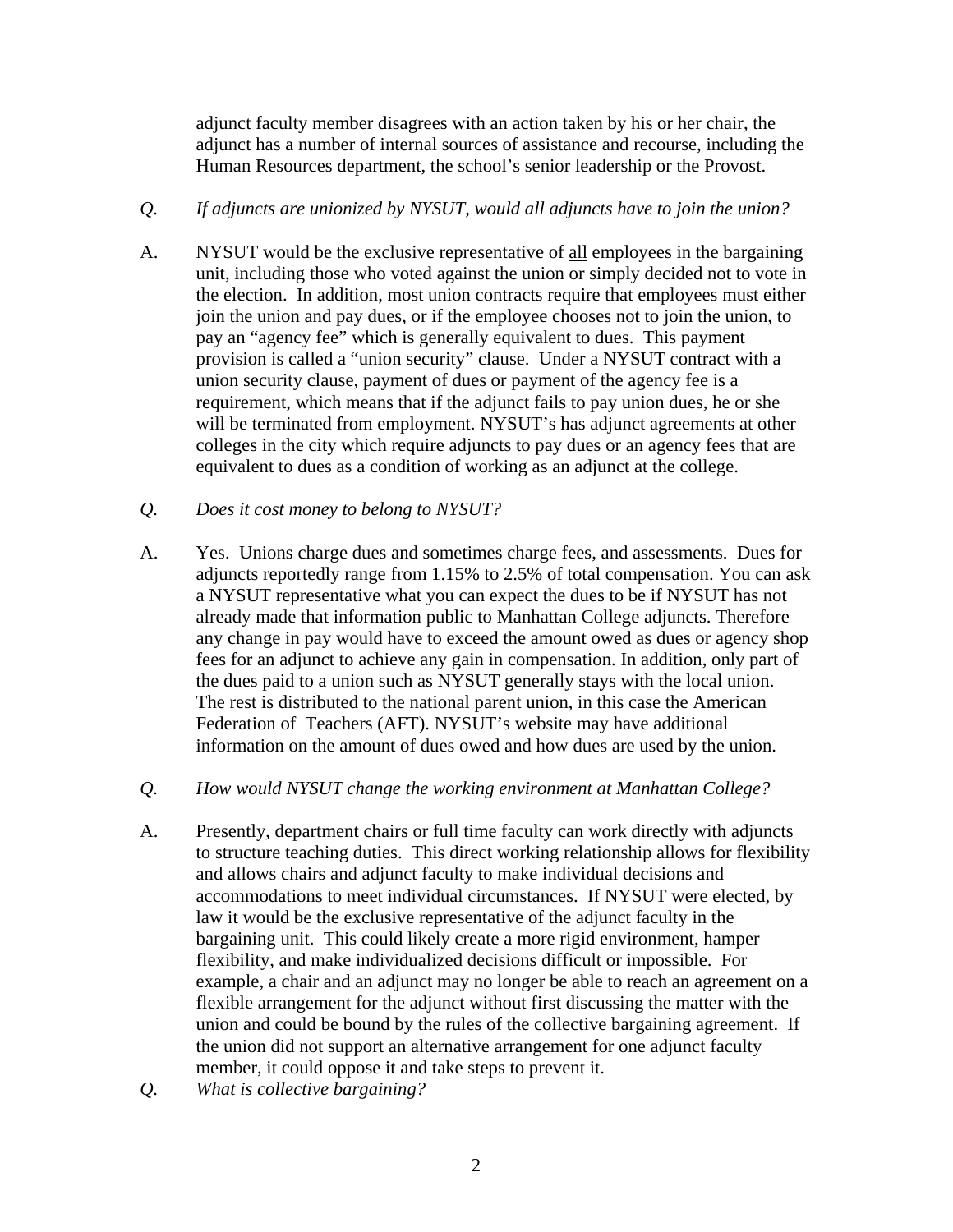A. Collective bargaining is the process by which an employer and union negotiate the wages, hours, and other terms and conditions of employment for the group of employees who are represented by the union. The process involves representatives of a union and an employer sitting down to negotiate various rules, conditions, benefits, and wage rates. Under the law, an employer is not obliged to agree to any changes or improvements. However, the employer must negotiate in good faith. In collective bargaining, employers sometimes ask for concessions in some areas to balance union demands in other areas. Similarly, unions may offer concessions to gain an objective in a different area. Almost all terms and conditions can be negotiable and employees could get more, the same, or less in collective bargaining compared with existing terms of employment.

# *Q. Can NYSUT guarantee more job security to adjuncts?*

- A. There are no "guarantees" in collective bargaining. Recent economic turmoil has made that abundantly clear, even for unionized employees. Virtually all collective bargaining agreements grant to the employer the right to lay off and terminate employees. In fact, most collective bargaining agreements require that employees be laid off according to seniority. Adjunct collective bargaining agreements cannot eliminate the reality that adjuncts are hired for specific available courses offered for a semester. Collective bargaining agreements do recognize a college's rights to decide its academic program and fundamental staffing.
- *Q. Can adjunct faculty vote the union out if they decide they no longer want NYSUT?*
- A. The process of voting a union out is called decertification. It can be very difficult to decertify a union once it is in place. For instance, there cannot be a decertification vote for at least a year after NYSUT wins an election. In addition, there cannot be a decertification vote while a NYSUT contract is in place. Thus, for example, if it takes a year to finish negotiating a contract and the contract is for three years, it would be four years before adjuncts could try and remove NYSUT. To do so adjuncts would have to petition the NLRB to have an election on removing NYSUT . The reality is that the vast majority of unions remain in place indefinitely because removing a union is difficult and time consuming. If you are not sure that you want NYSUT at this time you have the option to VOTE NO. You can ask the NLRB more about decertification if you have questions.
- *Q. How would NYSUT affect the relationship between adjuncts, their chairs and the College?*
- A. The union is the "exclusive" representative of the adjuncts. So, chairs may not be able to deal directly and individually with adjuncts on matters related to wages or schedules, but will be bound by the collective bargaining agreement.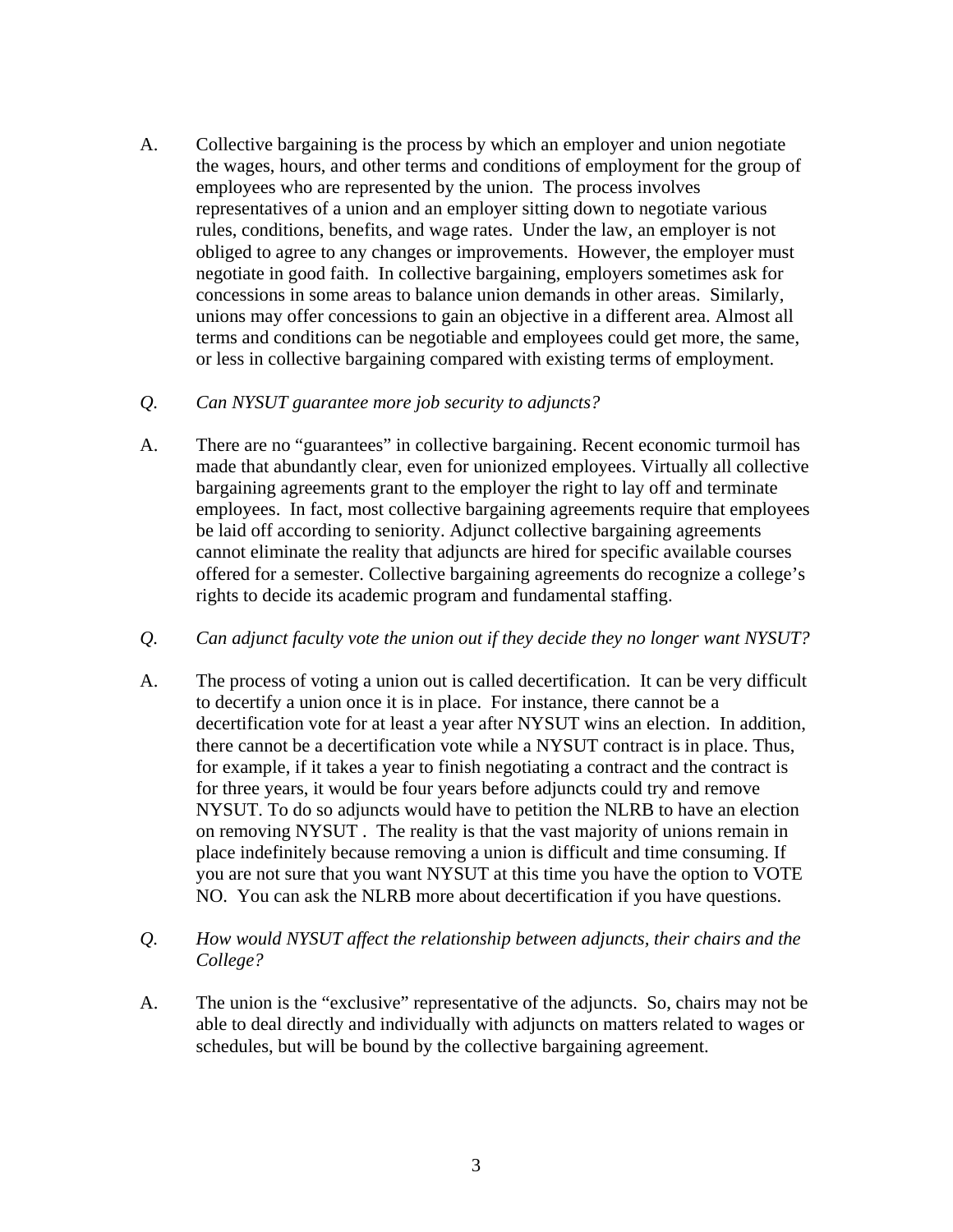- *Q. During the time I am on campus to teach do I have an obligation to speak or meet with someone who says they are affiliated with NYSUT?*
- A. NYSUT is not permitted to interfere with an adjunct's right and responsibility to fulfill their obligation to teach students and conduct their class, and we believe they understand that limitation. Of course, during times when an adjunct is not teaching or not working for the college, you have the choice whether you want to or do not want to meet with or to speak with a representative of NYSUT; the choice is entirely up to you.
- *Q. I prefer speaking for myself, working directly with my chair and colleagues on the*  full time faculty, and don't want NYSUT to speak for me. If a union comes in, will *the union represent me, too and want to speak for me?*
- A. If NYSUT comes in, all adjunct faculty employees in the bargaining unit will be represented by – and can expect to pay dues and assessment to – the union regardless of your personal preferences. In some circumstances, the College could be barred from working directly with an individual adjunct to set the details of the individual's assignment and the College would have to act consistent with the union's position and any collective bargaining agreement.
- *Q. What does collective bargaining require of NYSUT and the College?*
- A. The College and the Union are obligated to bargain in good-faith. The Union cannot force the College to agree to anything. The College will only agree to do what we believe we can afford and is in the best interest of our students, faculty, and the College. Employees should remember that anything can happen in bargaining. What you have now can improve, decrease or stay the same.
- *Q. What is a collective bargaining agreement?*
- A. A collective bargaining agreement, also called a labor contract, is the agreement between an employer and a union covering terms and conditions of employment.
- *Q. What happens if NYSUT and the College cannot agree on wages, hours, and other terms or conditions of employment?*
- A. Several things can happen. First, negotiations might go on for a long time years – if the parties can't agree. During this time the College cannot make changes to things like wages, schedules or benefits without bargaining about it with NYSUT. Finally, if the parties cannot agree, the union might call on adjuncts to strike to try and get concessions from Manhattan College. Employers do not pay employees' wages while they are on strike. Under some circumstances, striking employees have to be replaced during a strike.
- *Q. How long does it take to negotiate a labor contract?*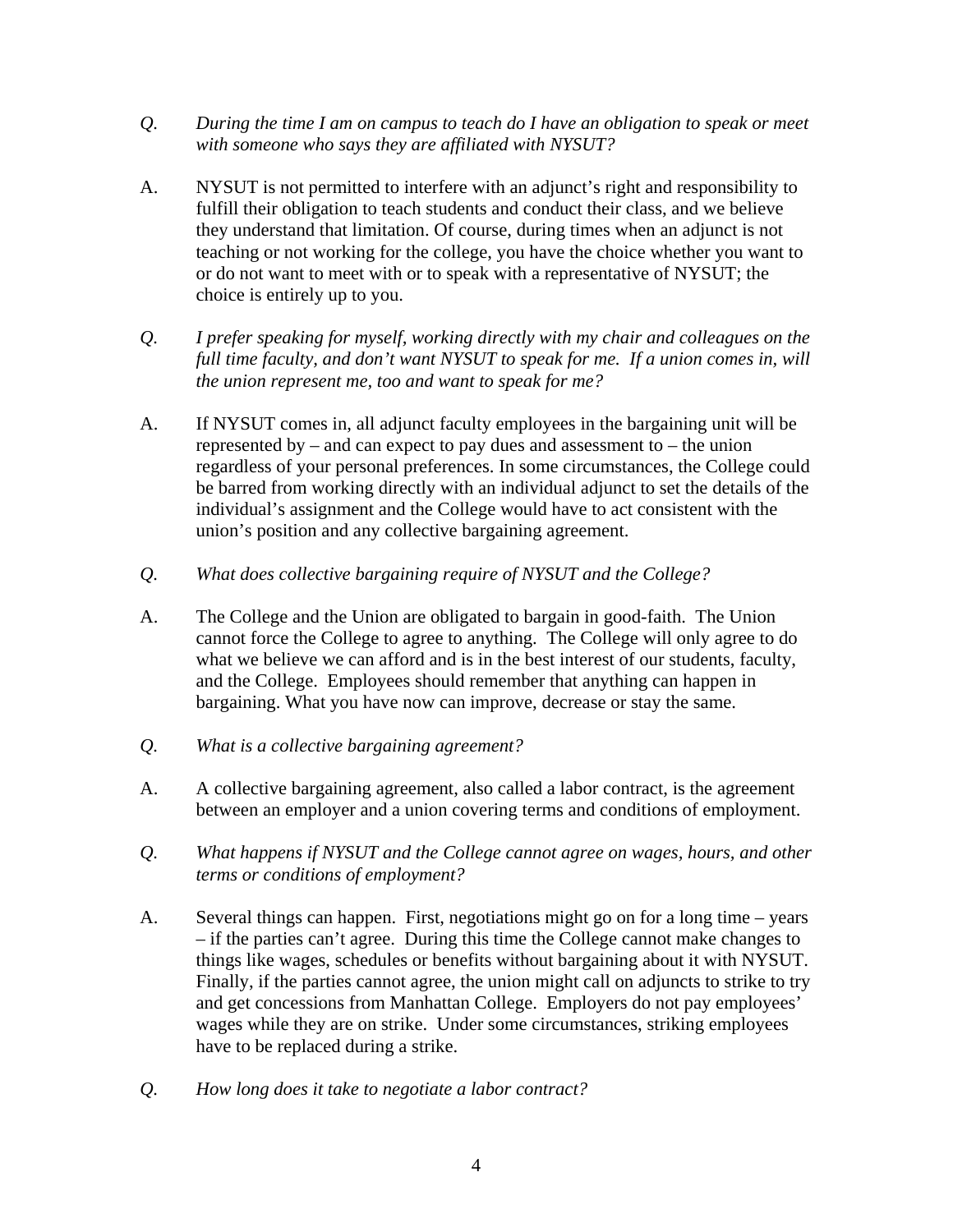- A. The average negotiation for a first contract takes a year or more. There are cases of first contract negotiations continuing for three or four years. As we previously said, while negotiations are on-going, the College cannot make changes on its own to things like wages. At Pace adjunct negotiations took more than four years for a first contract and at Marymount more than three years.
- *Q. What if I don't agree with what NYSUT thinks is important during negotiations?*
- A. Often things that are important to individual adjuncts are not NYSUT's goals during bargaining. Negotiations will be handled by NYSUT employees, usually with a few College unit employees participating with NYSUT representatives. Before a contract that is negotiated becomes effective, the employees generally have an opportunity to vote on whether or not they accept the negotiated terms. Nonetheless, all employees in a bargaining unit would be governed by the collectively-bargaining contract once it is put in place.
- *Q. If there was an election, how would NYSUT get elected?*
- A. In an election to decide whether employees want NYSUT to represent them, NYSUT would win if a simple majority fifty-percent (50% plus one vote) of the adjunct votes cast were votes for the union. If the bargaining unit is determined to include two-hundred (200) adjuncts, but only eighty-three (83) cast their votes and forty five (45) of the 83 voters vote for the union, the union would come in to represent all two-hundred (200) bargaining unit adjuncts. Employees that choose to ignore anything to do with union representation by not voting, will still be bound by the outcome of the election.
- *Q. What can someone who is against having NYSUT do?*
- A. Employees who do not believe a union is the right thing for them, their families, and the College have the same legally-protected right to express themselves about their views on unions as those employees who are in favor of the union. Subject to the limitations outlined on solicitation and distribution of material, an employee may discuss experiences and opinions with co-workers; point out the reasons why they feel bringing in NYSUT would be a mistake; remind co-workers that the individual terms and flexibility they currently have as part of the Manhattan College community would be subject to negotiation, etc., or simply decide to vote no at this time and see what this new administration will do.
- *Q. If NYSUT wins the election, will there automatically be changes to wages and other working conditions?*
- A. The law does not require any changes in your employment terms or wages just because NYSUT wins an election. Your terms and conditions of employment, such as rates of pay and working conditions will become the issues discussed at the negotiating table. Manhattan College and NYSUT must bargain in "good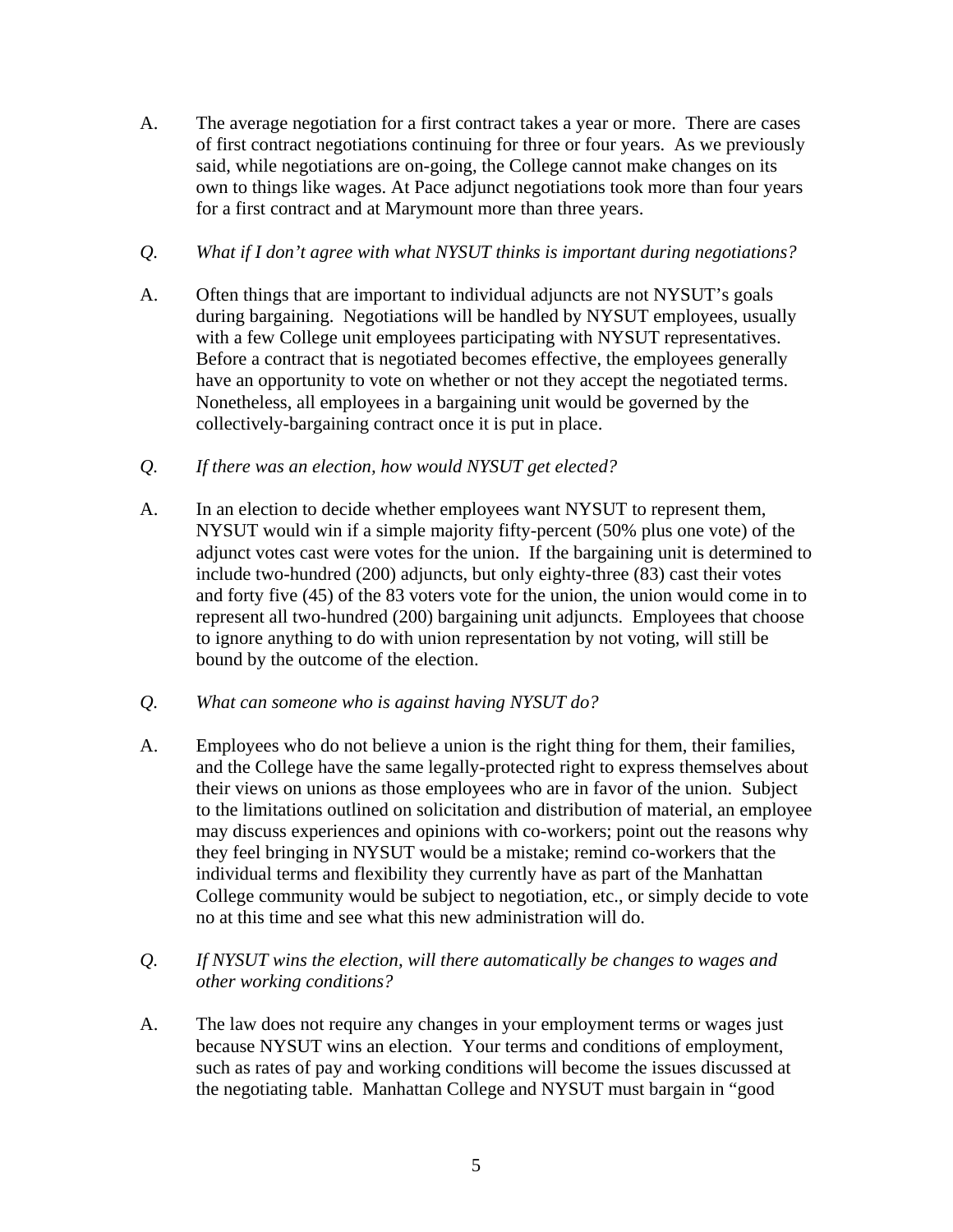faith" over all of these items and some or all of them could remain the same, change, be increased, be reduced or be eliminated.

- *Q. If NYSUT is elected, could adjuncts' lose some of our current entitlements?*
- A. Nothing is guaranteed in negotiations except the obligation to engage in good faith bargaining. The College and union will make proposals on what each seeks to gain and will bargain on what each is willing to give up for a different goal.
- *Q. What does "bargaining in good faith" really mean?*
- A. It means that Manhattan College and the union must meet at reasonable times and places, and each is to enter negotiations with an open and flexible mind. Further, what ends up being negotiated by the parties may not be the same as what the union has negotiated with other schools. Manhattan College has no legal obligation to agree to anything that it determines is not in the best interest of our students, employees, the College and its future.
- *Q. Would voting for NYSUT mean employees would get more money, benefits, a pension plan, or anything that we don't already have?*
- A. Not necessarily. The College and NYSUT would negotiate on wages, hours, and working conditions for adjuncts represented by NYSUT. The union might decide to "trade off" certain benefits or working conditions that employees seek in order to get something else or something that is important to NYSUT. In fact, NYSUT cannot "guarantee you" what the results of the negotiations will be – more, the same, or less. The College can't guarantee what the results of negotiations will be. The truth of the matter is that NYSUT cannot "legally guarantee" you that they will be able to increase or even maintain current wages, especially since adjuncts will be subject to union dues and fees.
- *Q. Who decides and determines adjunct employment terms?*
- A. The College decides what it will agree to in bargaining about the terms, policies, rules, pay, benefits and other adjunct job conditions based on what the College believes it can provide realistically. NYSUT is free to make any and all "promises" it wants during the campaign to get you to vote for it, but the union must ultimately bargain with the College about those promises. What results from the bargaining is what realistically the College is confident it can commit to for the adjuncts. The union doesn't provide adjuncts with teaching opportunities, and it does not write your paychecks, Manhattan College does. The College does not make empty promises to any of its employees but works extraordinarily hard to provide for all of them.
- *Q. If NYSUT is not voted in, what then happens?*